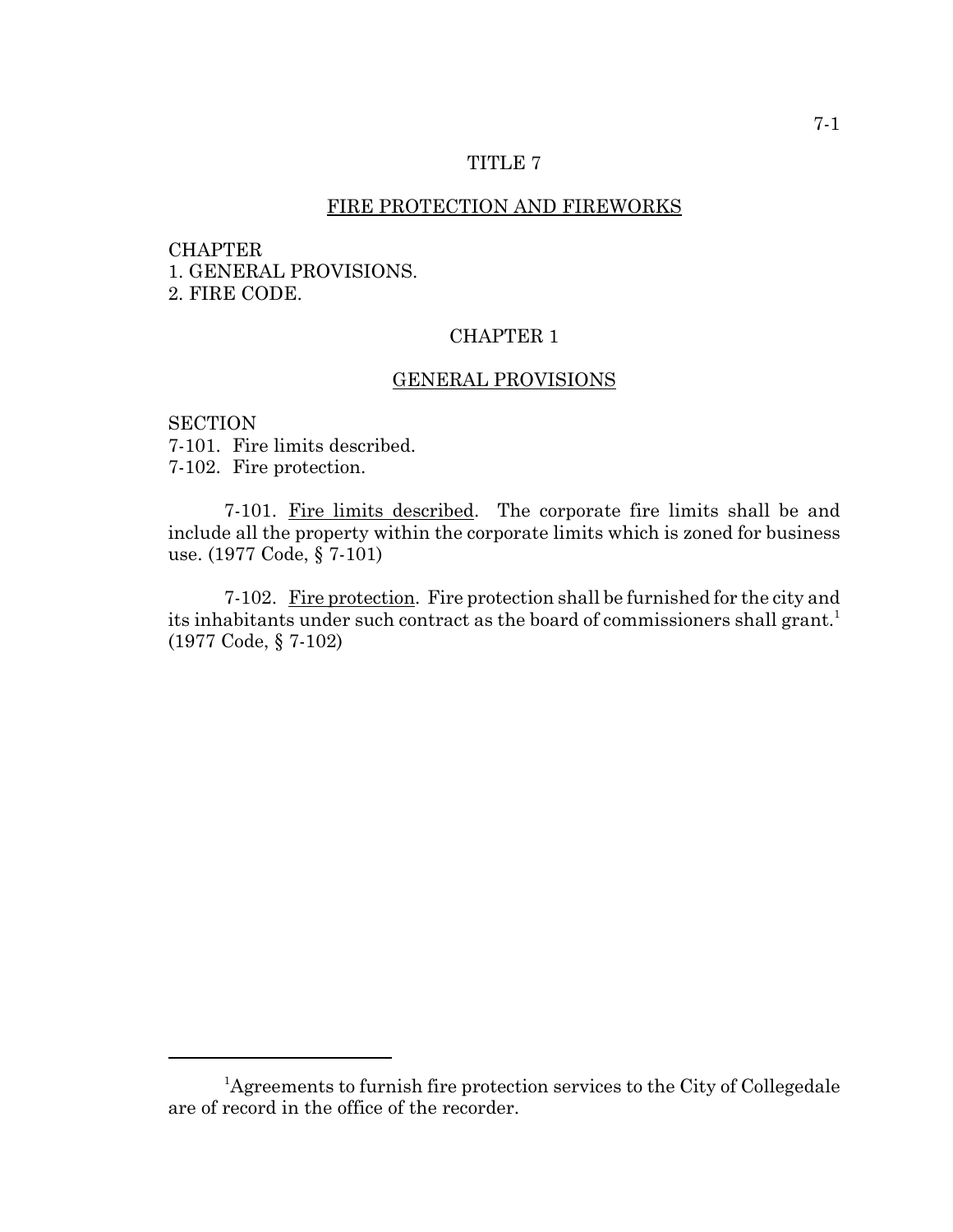## CHAPTER 2

#### FIRE CODE<sup>1</sup>

### **SECTION**

- 7-201. Fire code adopted.
- 7-202. Enforcement.
- 7-203. Definition of "municipality."
- 7-204. Storage of explosives, flammable liquids, etc.
- 7-205. Gasoline trucks.
- 7-206. Variances.
- 7-207. Violations and penalties.

7-201. Fire code adopted. Pursuant to authority granted by Tennessee Code Annotated, §§ 6-54-501 through 6-54-506, and for the purpose of prescribing regulations governing conditions hazardous to life and property from fire or explosion, the International Fire Code,<sup>2</sup> 2018 edition and Appendices A, B, C, D, E, F, G, H, I, J, K, L, M and N as prepared and adopted by the International Code Council, Inc. is hereby adopted by reference and included as a part of this code. Pursuant to the requirement of Tennessee Code Annotated, § 6-54-502, one (1) copy of the fire code has been filed with the city recorder and is available for public use and inspection. Said fire code is adopted and incorporated as fully as if set out at length herein and shall be controlling within the corporate limits. (1977 Code, § 7-201, modified, as amended by Ord. #333, § 1, Aug. 1995, Ord. #507, March 1998, Ord. #757, Sept. 2010, Ord. #890, Nov. 2012, and Ord. #1087, Dec. 2020 *Ch8\_07-19-21*)

7-202. Enforcement. The fire prevention code herein adopted by reference shall be enforced by the chief of the fire department. He shall have the same powers as the state fire marshal. (1977 Code, § 7-202)

7-203. Definition of "municipality." Whenever the word "municipality" is used in the fire prevention code herein adopted, it shall be held to mean the City of Collegedale, Tennessee. (1977 Code, § 7-203)

<sup>&</sup>lt;sup>1</sup>Municipal code reference

Building, utility and housing codes: title 12.

<sup>&</sup>lt;sup>2</sup>Copies of this code are available from the International Code Council, 900 Montclair Road, Birmingham, Alabama 35213-1206.